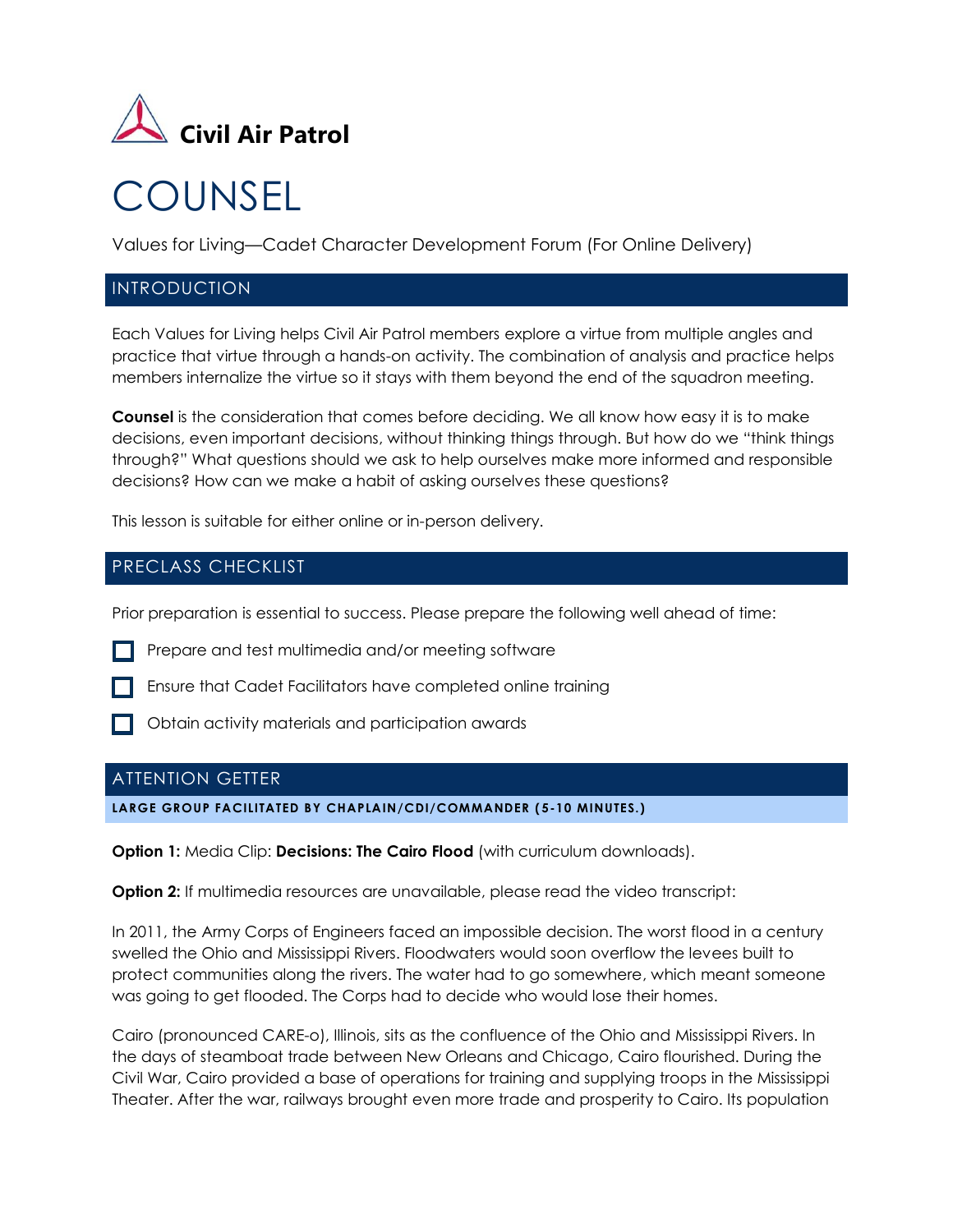surged to 16,000. However, as automobiles replaced steamboats and railways found shorter routes around the town, Cairo's fortunes turned. Racial violence, boycotts, and civil unrest further ravaged the community. By 2011, Cairo had a population of 2,800, with many living in poverty.

Because flooding had long threatened Cairo, the Army Corps of Engineers built and maintained a floodwall to protect the town and a system of levees to protect surrounding farmland. The levees had a backup plan involving a "floodway." In the event of a catastrophic flood, the Corps could destroy part of the levees. This opening would release flood waters into an area of about 200 square miles across the river in Missouri. In 1928, the federal government paid the residents of these lands about \$17 per acre for the right to flood their lands in the event of an emergency. Meanwhile, as Cairo's fortunes fell, the Missouri farmlands flourished. Though only a few hundred people lived there, they tended some of the most fertile farmland in the region. The state of Missouri depended on these farmlands as a source of income.

Now, in the spring of 2011, floodwaters reached a record height of 61 feet. The levees showed signs of impending failure. The Army Corps of Engineers had to make a grave decision. If they opened the floodway, the Mississippi would cover hundreds of miles of Missouri farmland. The river would flood dozens of farmhouses and threaten the state's economy. If they didn't open the floodway and the waters continued to rise, Cairo could be submerged and 2,800 residents left homeless.

#### How would you decide?

When faced with a choice like this, most of us will stop to think through our options before deciding. In 2011as the floodwaters rose, thousands of people's homes and livelihoods, and millions of dollars in property at were stake. A situation like this is, we hope, a once-in-a-lifetime decision. Yet we make thousands of decisions every day, often without careful consideration. Some decisions are routine and don't require much thought. A study from Cornell University estimated that we make almost 300 decisions each day just about food!

But many of the decisions we face result in consequences that affect our own lives and the lives of others. How often do you stop to think about your decisions? If you do stop to weigh your options, what questions do you ask yourself? What procedures do you follow before making a difficult choice?

Counsel is the activity of thinking before deciding. Developing the habit of good counsel requires asking illuminating questions. Strengthening the virtue of counsel requires improving and refining your questions.

In your small groups, you'll reflect on how you make decisions. Next, we'll explore several kinds of questions that can help you make better decisions. Use this discussion to start developing your own list of questions. Finally, we will return to our scenario. You will decide whether to flood the farmland or risk submerging the town.

*NOTE: Please do not use a personal story as the attention getter for this lesson.*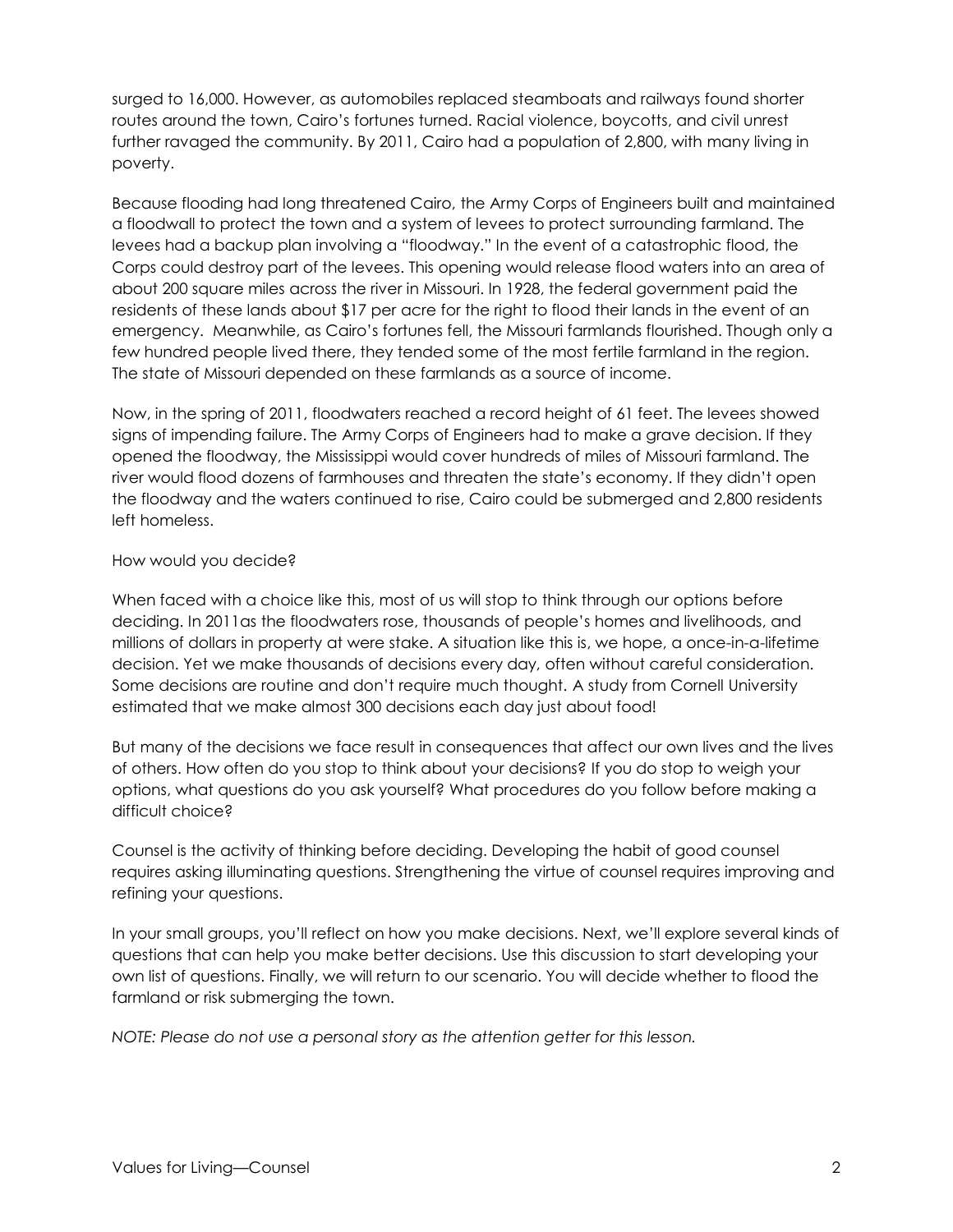## UNDERSTANDING THE DESIRED BEHAVIOR

#### **ONLINE GROUP OR SMALL GROUP FACILITATED BY PHASE III CADET (15 MINUTES.)**

Let's start by thinking generally about our decision-making.

- What is the greatest amount of time you have spent thinking before making an important decision? What did you have to decide?
- What questions do you ask yourself before making an important decision?
- What strategies have you used to *avoid* making decisions?

Now let's come back to the flooding scenario.

- We learned in a previous lesson that effective leaders need to be aware of their own perspectives. Before we get too far into this case study, let's get a gut check. Would you flood the farms or the town? Why?
- Our experiences shape our perspectives. What personal experiences might be affecting the way you understand this situation? For example, do you have any first-hand experience of floods?
- Do you think you're more like the farmers or the residents of Cairo?
- Do you trust the government to make this decision?
- What would it take to change your mind?

## APPLICATION OF THE BEHAVIOR TO THEIR LIVES

#### **LARGE GROUP FACILITATED BY CHAPLAIN/CDI/COMMANDER (15 MINUTES)**

For this discussion, all participants should have a piece of paper and a writing utensil. We will explore several **kinds of questions** that could help you make better decisions. Although we focus on the floods, you can easily adapt these questions to other contexts. Write down the questions that seem most revealing or helpful to you. They will be useful later!

Facilitators should choose questions appropriate to the needs and abilities of their units. You may use the questions below or propose your own. Adult leaders may also wish to refer to the "PLUS" model described in CAPP 80-3 *Core Values for Seniors*.

- The purpose of the character development program is to align our thoughts and behaviors with the Core Values. How do the **Core Values** apply to this situation?
- We learned in our lesson on humility that humble leaders know their **duties and priorities**. If you are a member of the Army Corps of Engineers, what are your duties in this situation? What are your priorities? Do the residents of Cairo have a duty to the farmers? Do the farmers have a duty to the residents of Cairo?
- Our understanding improves when we **define** relevant terms.
	- o What exactly is a levee and what is a floodplain? What do they do and what are they for?
	- o What exactly is "catastrophic flooding"?
- We can also ask questions of **comparison**.
	- o How is Cairo like the farmland? How are they different?
	- o How is this flood like earlier floods or floods yet to come?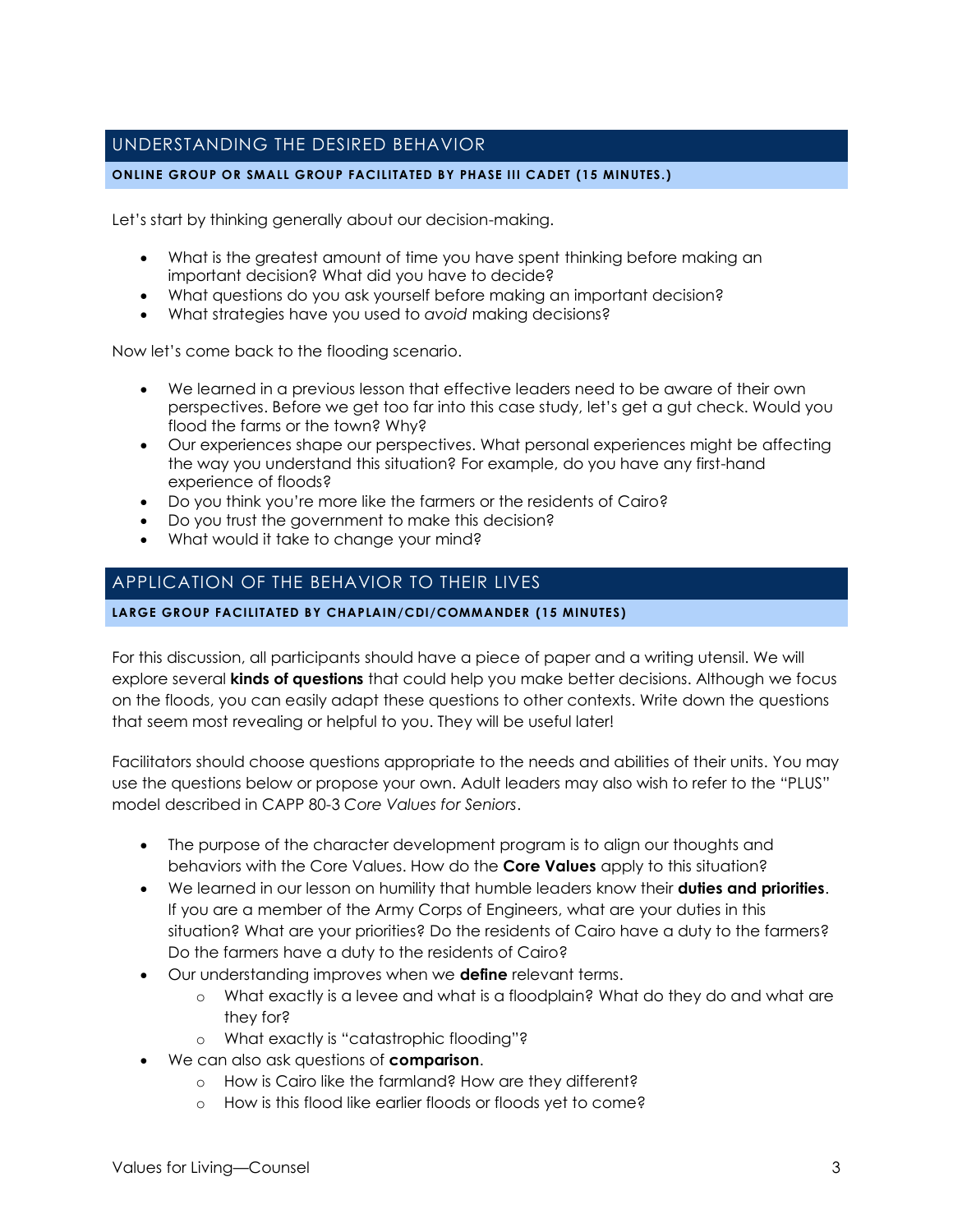- o How would you compare the future prospects of Cairo and the farmland?
- o Does it matter that the floodway agreement between landowners and the government was made 83 years earlier when the land was far less valuable?
- o Does it matter that Cairo is mostly low-income and the surrounding farmland is mostly higher income?
- o Does it matter that Cairo is mostly African American and the farmers are mostly White<sup>21</sup>
- Questions of **circumstance** ask what else is happening at the same time that might inform our decision. How would you approach this decision differently…
	- o … if some leaders, recalling Hurricane Katrina, argued that the federal government had previously failed to protect African American communities from flood damage?
	- o … if the nation were in the midst of a food shortage?
	- o … if the state of Missouri faced bankruptcy?
- Questions of **relation** ask about causes and effects.
	- o What led to this situation? Will it happen again?
	- o What will happen if Cairo is flooded?
	- o What will happen if the farmland is flooded?
	- o How will this look in one month, one year, or one decade?
- Questions of **testimony** use the knowledge or insights of others to help us make informed decisions.
	- o What are trustworthy or informed people saying about this situation?
	- o Who would you choose to help you make this choice and what would that person say?
	- o What laws or precedents should inform your decision?
	- o What historical, scientific, or statistical information would help you decide?
- In our lesson on patience, we learned to be aware of negative emotions that come from hardships. Often, the principal negative emotion is **fear**. What are you afraid might happen? Is this a reasonable fear? When should we allow fear to influence our decisions?
- In our lesson on gratitude, we saw the importance of focusing on positives and **opportunities**. Is there any opportunity hidden in this looming tragedy? Are there options we haven't considered?

These questions may seem overwhelming. Start with a short list you can use. Practice and familiarity will make asking them second nature. Over time, you will refine your own list, adding and subtracting according to your experience and judgment. Remember, there is no perfect list of questions for making good decisions.

<sup>&</sup>lt;sup>1</sup> Note to facilitators: Questions of racial justice are fundamental to this dilemma. In 2011, Cairo was overwhelminaly African American; the Missouri farmers were overwhelmingly White. Ideally, questions of racial justice are considered in discussing this dilemma. However, we recognize that not all units are prepared for such a discussion. Moreover, we understand that controversies about racial justice, given the current political climate, could derail the lesson and hinder the lesson's objectives. We strongly encourage you to introduce questions of race if your unit is prepared to discuss those questions fruitfully and trust you as a facilitator to know the needs and capabilities of your members.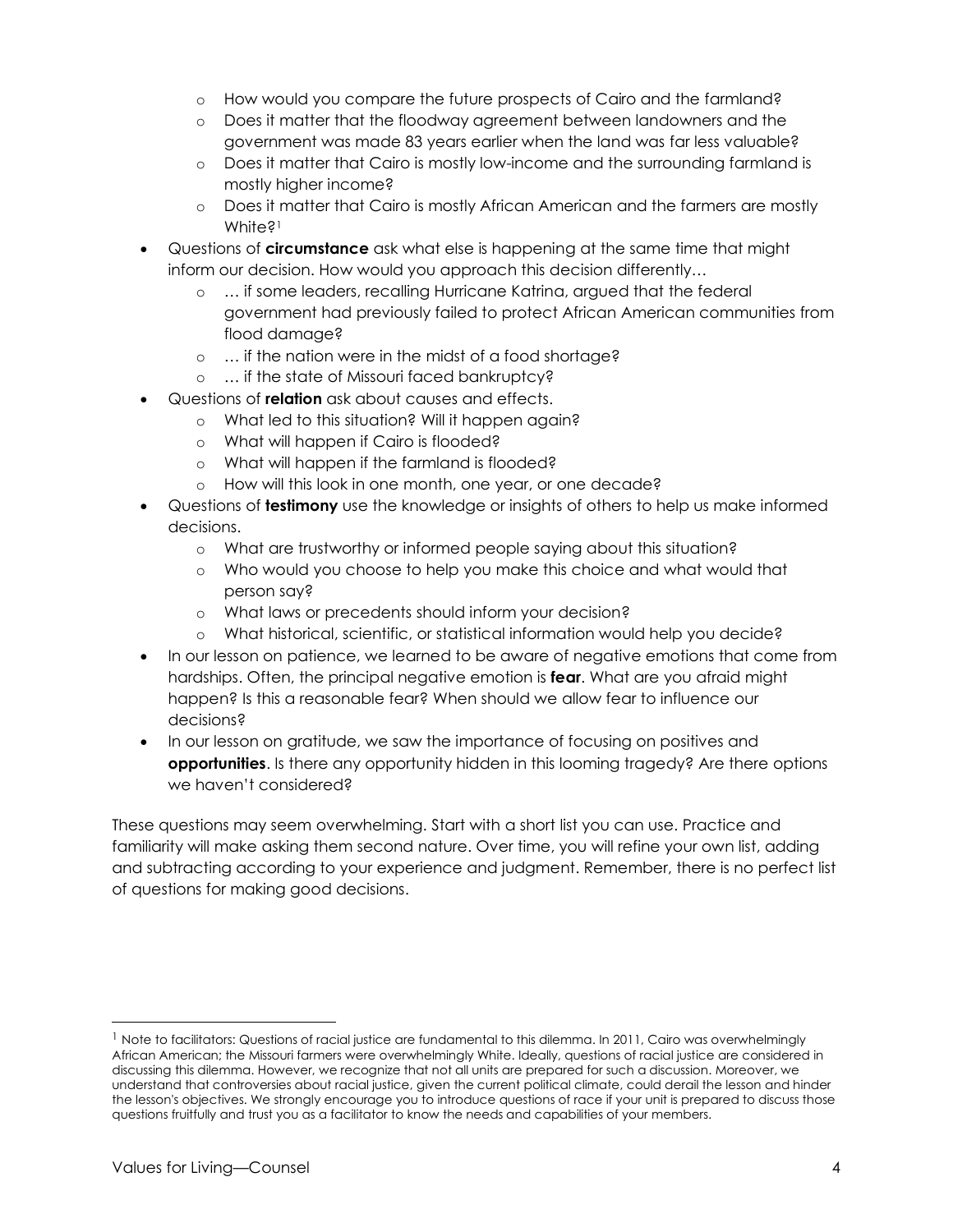## **ACTIVITY**

#### **LED BY SMALL GROUP FACILITATORS OR ONLINE INSTRUCTOR (10-15 MINUTES.)**

Allow your participants to use their questions to address the dilemma facing the Army Corps of Engineers. Structure this activity to meets the needs of your unit. Here are two possibilities:

- Give each small group ten minutes to debate and decide whether to flood the farms or risk flooding Cairo. Each group will appoint a representative to address the unit. The representative should explain how the group reached its decision. Which questions had the greatest influence on the group?
- Divide participants into three groups. One group will represent the residents of Cairo. A second group will represent the Missouri farmers. A third group will assume the role of the Army Corps of Engineers. Allow the residents of Cairo and the farmers five minutes to make their case the Engineers. Give the Engineers another five minutes to deliberate and decide.

In all cases, insist that participants articulate the reasons for their decisions. Which questions clarified the situation and helped them reach a decision? This lesson should help participants develop a process for considering difficult choices. A list of helpful questions is a first step toward developing that process.

## LESSON SUMMARY AND WRAP-UP

#### **LARGE GROUP FACILITATED BY CHAPLAIN/CDI/COMMANDER (2 MINUTES)**

**Option 1:** Media Clip: **Wrap-up: The Cairo Flood** (with curriculum downloads).

**Option 2:** If multimedia resources are unavailable, please read the video transcript:

You are probably wondering what happened with the flood. By 02 May 2011, the waters reached nearly 62 feet and had already breached the levee in two places upstream of Cairo. Maj Gen Michael Walsh of the Army Corps of Engineers ordered three detonations to open the levees. Floodwaters covered hundreds of square miles of farmland. Instead of being praised for saving Cairo, General Walsh was criticized for failing to open the floodway sooner.

Today, Cairo remains a struggling small town. It has lost another 25% of its population since the 2011 flood. Over half of its children live in poverty. The surrounding farmland suffered millions of dollars in damages but less than 1% of the farmland was permanently damaged. Some farmers are still seeking compensation for their losses.

Although you may never have to make such a grave decision, you will make thousands of decisions every day. We all want to make better decisions. The key to making better decisions is practicing counsel, making a habit of asking deliberative questions. You can practice counsel even when facing simple, everyday decisions. Should I have dessert tonight? Should I send a thank you card? Should I seek a leadership position in the squadron? Should I wake earlier to exercise or stay up later to practice a musical instrument? Should I post this to a social media account? Use your questions from this lesson to improve your deliberation.